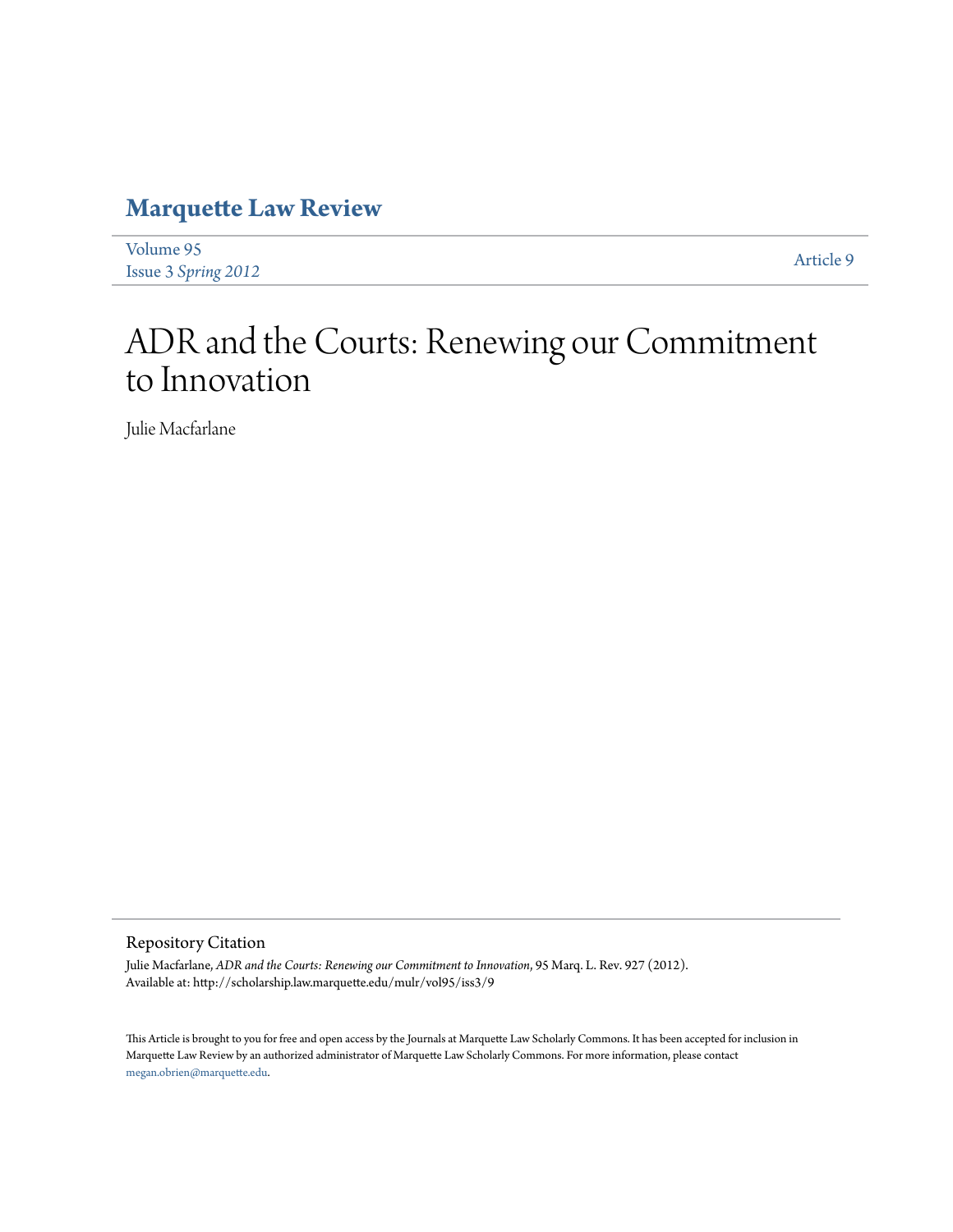## **ADR AND THE COURTS: RENEWING OUR COMMITMENT TO INNOVATION**

#### DR. JULIE MACFARLANE<sup>\*</sup>

#### I. INTRODUCTION

As the papers from this Symposium demonstrate, considerable progress has been made over the past decade toward the goal of a "multi-door courthouse" that reflects an expanding legal pluralism. The traditional assumption of "one size fits all"—where that size was adjudication by third parties in a public space—has withered in the face of the growing diversity of conflict resolution practice, both private and public. Many courthouses now offer mediation programs, neutral evaluation and assessment services, counseling, duty counsel services, case management, and judicial settlement conferencing programs. The importance of attempting to resolve disputes short of a full trial is fully accepted among policymakers, for whom it makes obvious economic sense, and is increasingly accepted by members of the bench and bar, who must continue to protect the rights and interests of disputing parties. This plethora of processes—with new programs being added all the time—often feels messy and confusing. We sometimes crave the certainty and simplicity of the days before the expansion of ADR in the courts where there was just one process: litigation. Practically speaking, it is also easier to marshal support behind one or two demonstrably effective core programs than to keep testing and evaluating new pilot schemes. However, I shall argue here that we have no choice but to keep innovating if we are to meet the new challenges of change, despite how untidy and unsettled that sometimes feels.

<sup>\*</sup> Professor of Law, University of Windsor; Professor of the Practice, Kroc Institute for International Peace Studies, University of Notre Dame.

<sup>1.</sup> A term attributed to Professor Frank Sander, at the Pound Conference (the National Conference on the Causes of Popular Dissatisfaction with the Administration of Justice). *See* Frank E.A. Sander, *Varieties of Dispute Processing*, 70 F.R.D. 79, 113 (1976) ("What are the significant characteristics of various alternative dispute resolution mechanisms (such as adjudication by courts, arbitration, mediation, negotiation, and various blends of these and other devises)?"). The term "multi-door courthouse" came to be associated with Professor Sander's ideas. *See* Jean R. Sternlight, *Is Binding Arbitration a Form of ADR?: An Argument that the Term "ADR" Has Begun to Outlive Its Usefulness*, 2000 J. DISP. RESOL. 97, 97 n.4.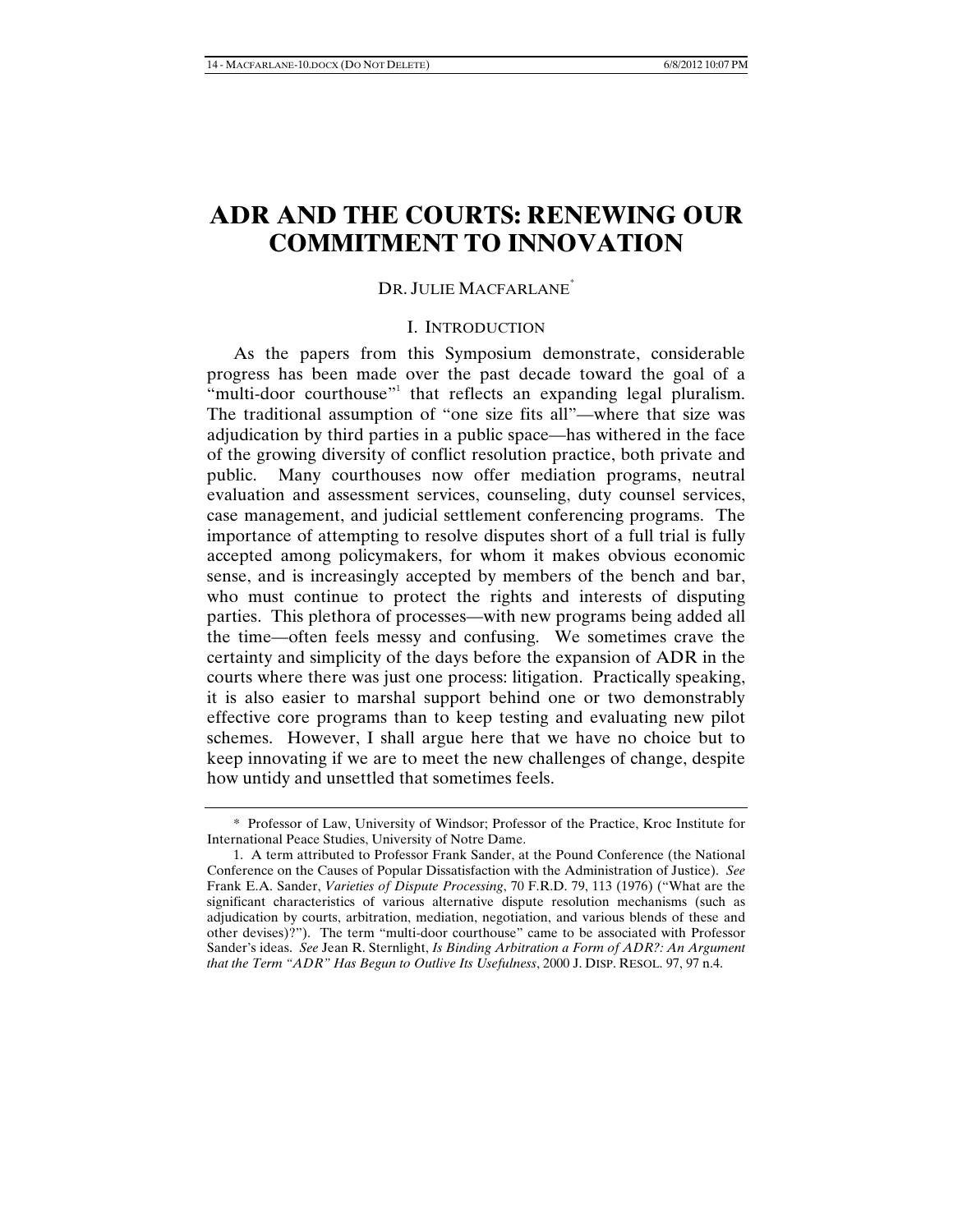#### II. DISPUTE RESOLUTION IS AN ART, NOT A SCIENCE

This expansion in programming has led to an increased urgency about "fitting the forum to the fuss"<sup>2</sup>—matching processes to disputes and has raised expectations about the efficacy of alternative dispute resolution. Surely the range of available procedures allows us to maximize the chances of settlement by selecting the "right" process for a particular dispute. Doesn't our deepening experience with settlement procedures enable us to triage files as they come into the court registry and direct them to the "right" program?<sup>3</sup> If almost all cases settle, can we use case management tracking to identify the characteristics of the exceptions early on and fast-track everything else? From a growing volume of significant evaluation studies, can we distinguish cases based on particular variables such as area of conflict, party type or numbers, or amounts at stake, and direct them to the most efficacious processes?

These are tempting thoughts, and we shall continue to debate their possibilities. For now, however, we must accept their limits. Conflict resolution is an art and not a science. Disappointingly, evaluation studies fail to consistently identify particular case characteristics that make those disputes more or less susceptible to resolution via ADR.<sup>4</sup> Instead, we are reminded of what those of us who practice conflict resolution are forced to confront each time we convene parties for negotiation—that every conflict is unique and can rarely be understood via a checklist of variables, and that our predictive powers are seriously limited. In fact, one of the most significant variables in settlement is the amount of time spent on a case.<sup>5</sup> Another crucial factor is the experience of the third party.<sup>6</sup> These factors are not necessarily under

<sup>2.</sup> Frank E.A. Sander & Stephen B. Goldberg, *Fitting the Forum to the Fuss: A User-Friendly Guide to Selecting an ADR Procedure*, 10 NEGOT. J. 49, 66 (1994).

<sup>3.</sup> *See* Peter Salem, Debra Kulak & Robin M. Deutsch, *Triaging Family Court Services: The Connecticut Judicial Branch's Family Civil Intake Screen*, 27 PACE L. REV. 741, 743, 755– 56 (2007) (discussing the use of triage as an existing "intake and screening practice").

<sup>4.</sup> *See* Roselle L. Wissler, *The Effectiveness of Court-Connected Dispute Resolution in Civil Cases*, 22 CONFLICT RESOL. Q. 55, 80–82 (2004).

<sup>5.</sup> This is the conclusion of many studies; see, for example, the comprehensive metaanalysis of evaluations of family programs in Joan Hunt & Ceridwen Roberts, *Intervening in Litigated Contact: Ideas from Other Jurisdictions*, FAM. POL'Y BRIEFING (Univ. of Oxford: Dep't of Soc. Policy & Soc. Work, Oxford, Eng.), Sept. 2008, at 1, 4 (noting a correlation between mediation attendance and higher settlement rates).

<sup>6.</sup> Craig A. McEwen & Roselle L. Wissler, *Finding Out If It Is True: Comparing Negotiation and Mediation Through Research*, 2002 J. DISP. RESOL. 131, 140–41 (2002).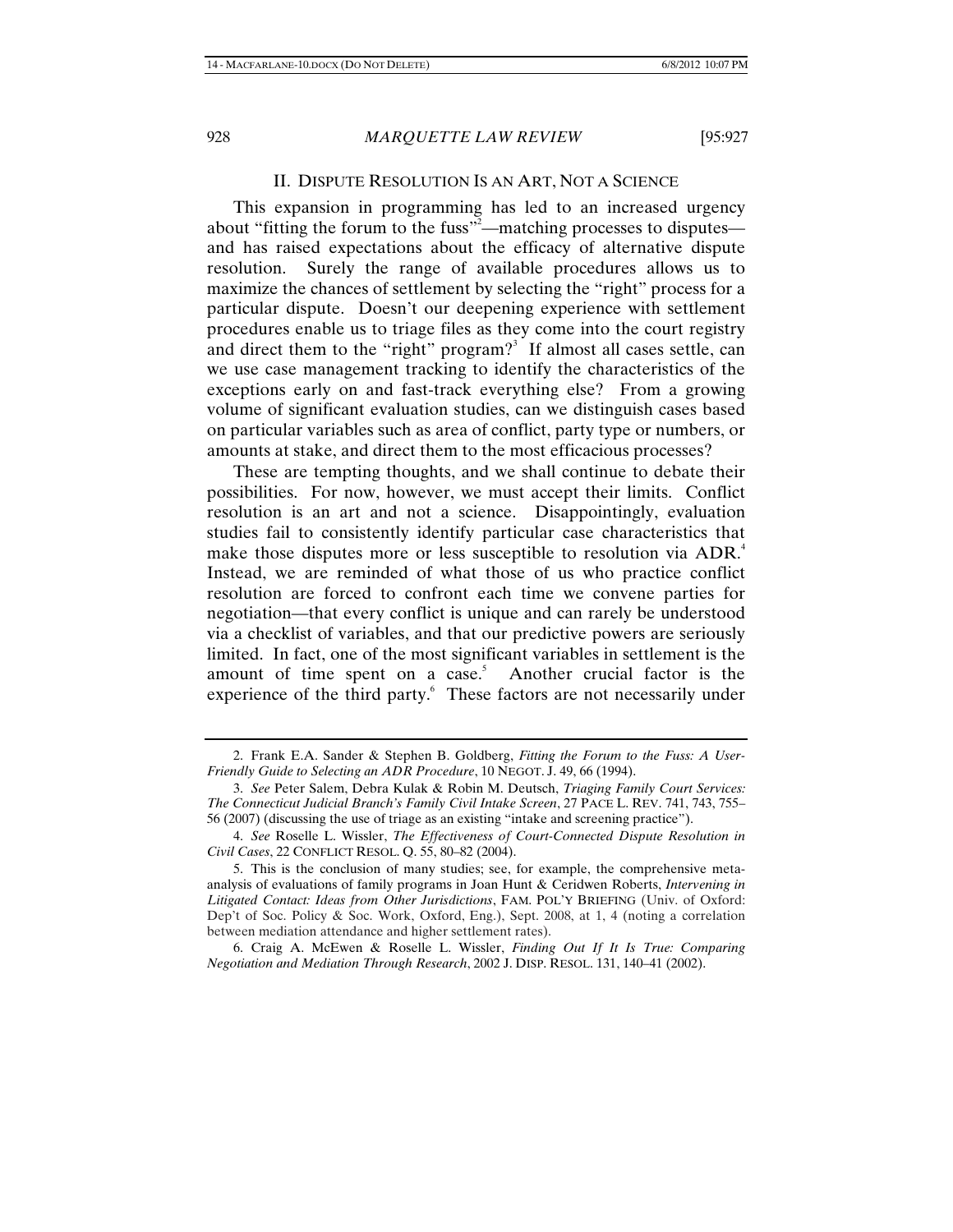our control in our courthouses, where we must live with the programming and the personnel we have, even while lobbying for more and better of each.

The uncertainty that characterizes our ability to fit disputes to processes produces a variety of responses. One is a new assertion of "one size fits all," with extravagant claims made for a particular new procedure. This is exemplified in the zealous promotion of particular approaches—for example, the now-notorious collaborative law versus cooperative law debate<sup>7</sup> or the debate over facilitative versus evaluative mediation.<sup>8</sup> These discussions may be stimulating on an intellectual level, but they are often polarizing among practitioners and create inflated expectations among clients. When the zealous advocates of particular approaches or processes really get going, they veer dangerously close to suggesting that one single, preferred process works "best" for all or even most disputes. This was the flawed thinking that got us into this current mess in the first place.

The reality of practical conflict resolution requires responsiveness to the unique nature of each and every conflict. We continue to learn about process design, about disputing, about conflict dynamics, about effective advocacy, and about intervention. This means we must reject any assumption of orthodoxy—for example, always do facilitative mediation, always do evaluation mediation, always use lawyermediators, never use lawyer-mediators—or simple formulations for triage. For all these reasons, it is critical that we continue to experiment and to innovate in conflict resolution programming and, as we do so, keep assessing and evaluating.

#### III. A LANDSCAPE OF CONSTANT CHANGE

A brief review of the pace of change in disputing both inside and outside the formal court structure reveals a state of flux. ADR in the courts is constantly evolving and developing—sometimes moving forward with new programs, sometimes seeing programs defunded, but always changing. Moreover, each court services manager brings a nuanced approach to programming in his courthouse, while each state

<sup>7.</sup> For a perspective on this debate, see John Lande, *Practical Insights from an Empirical Study of Cooperative Lawyers in Wisconsin*, 2008 J. DISP. RESOL. 203, 247–66.

<sup>8.</sup> Kimberlee K. Kovach & Lela P. Love, *"Evaluative" Mediation Is an Oxymoron*, 14 ALTERNATIVES TO HIGH COST LITIG. 31, 31–32 (1996).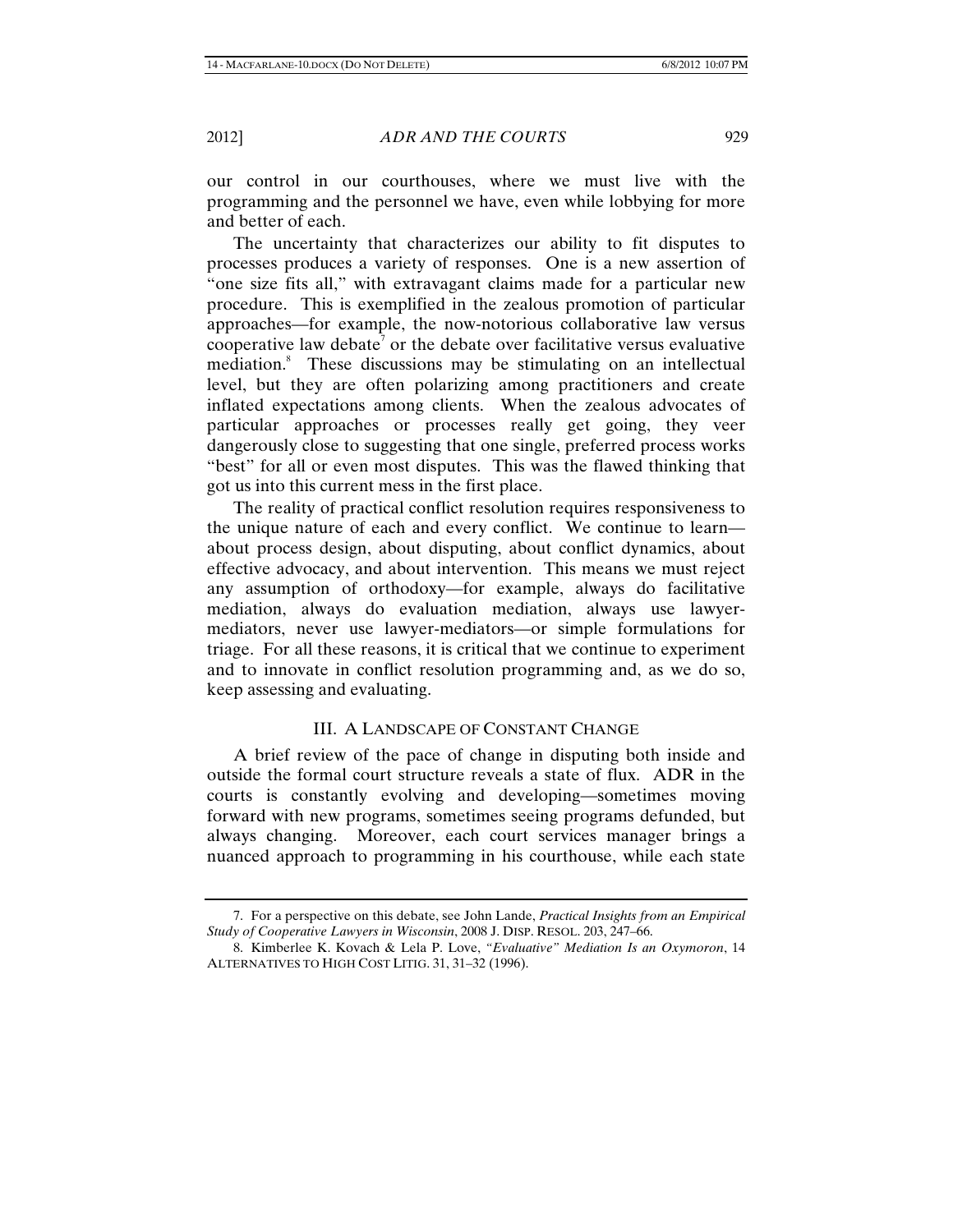policymaker sees different problems and potential in his court system. Ten years ago, judicial settlement and mediation programs were almost unheard of, but now they are features in many courthouses.<sup>9</sup> Parentingcoordination programming and innovation maintenance enforcement programs proliferate.<sup>10</sup> As the volume of self-represented litigants  $(SRLs)$  in the family and civil courts rises<sup>11</sup> and demands increase for a more simplified and streamlined civil procedure, we shall see yet more changes.

Changes in court procedures are a reflection of broader change in the disputing landscape. The World Wide Web has empowered consumers like never before through their access to information that was previously only available to them via professionals. The relationship between technical expertise and professional service has changed beyond recognition by the development of the Internet. Where lawyers and courts have for generations assumed respect and deference, clients can now seek out a range of opinions beyond traditional legal sources. This means that client expectations about "value-for-money" in professional services, including but not limited to law, are also changing. When a problem can be Googled and some sort of "expert" information can be obtained with a few clicks of a mouse, professional advisors need to be able to offer more than "just" technical information to represent value-for-money. Some of the tangible results of this shift are the movement toward web-based self-help legal services; the increasing role of paralegal services in some areas; new consumer interest in "unbundling legal services" where they purchase a particular service from a lawyer rather than retain the lawyer for the duration of a  $case; ^{12}$  and a developing market for all types of vaunted "cost-effective" dispute resolution processes, including collaborative law and mediation.

<sup>9.</sup> *See generally* Roselle L. Wissler, *Judicial Settlement Conferences and Staff Mediation: Empirical Research Findings*, DISP. RESOL. MAG., Summer 2011, at 18, 18–20 (describing the now-common use of judicial settlement and mediation programs).

<sup>10.</sup> Blaisure and Geasler found that the number of U.S. programs increased nearly six times between 1990 and 1994. Karen R. Blaisure & Margie J. Geasler, *Results of a Survey of Court-Connected Parent Education Programs in U.S. Counties*, 34 FAM. & CONCILIATION CTS. REV. 23, 32–33 (1996).

<sup>11.</sup> *See infra* Part V.B.

<sup>12.</sup> *See* Forrest S. Mosten, *Unbundling of Legal Services and the Family Lawyer*, 28 FAM. L.Q. 421, 422–24 (1994) (defining unbundling legal services as the ability of the client to take "charge of selecting from lawyers' services [that are] only a portion of the full package and contracting with the lawyer accordingly").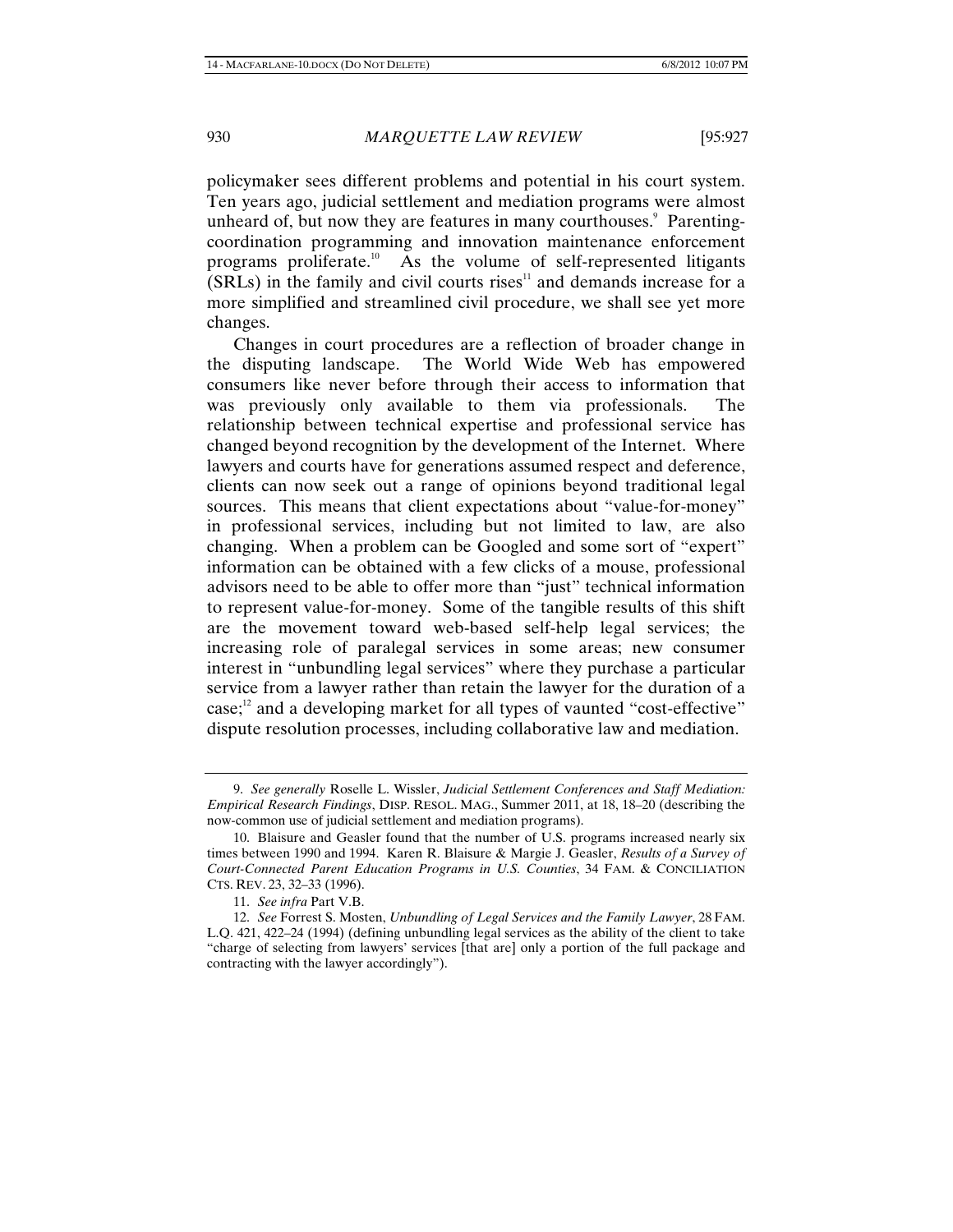Because the disputing culture, court and policy initiatives, and the practice of law keep changing, we have to keep changing too. This is not a time for the entrenchment of fixed beliefs or academic arguments over who is a "real" mediator (or conflict resolution practitioner) problemsolver. Instead, we have to welcome well-thought-out innovations with an open mind.

#### IV. CONVERGENCE: A SYMPTOM OF CHANGE

One example of the constantly evolving nature of dispute processing is the development of hybrid models of dispute resolution in legal practice, judicial processes, and courthouse culture. In each of these areas, there is evidence of what I have described elsewhere as "convergence,"<sup>13</sup> where two different structural and cultural systems have moved closer together to produce a new form that borrows characteristics of each. The result is akin to a chemical reaction, where two different agents combine to produce a new compound.

Changes in the core skills of legal practice suggest a convergence between traditional skills and practices and those skills demanded by the new environment of settlement processes. When lawyers attend mediation, settlement conferences, and in their dealings with opposing counsel (evidence shows that it is increasingly normative for this to occur earlier in the life of a file than hitherto),<sup>14</sup> they are practicing what I have described as "conflict resolution advocacy."<sup>15</sup> Sometimes somewhat primitive, unschooled, and simply intuitive conflict resolution advocacy recognizes that advocacy in a settlement process requires a different set of skills than "conviction" advocacy—i.e., advocacy to convince a decision-maker.<sup>16</sup> Conflict resolution advocacy is an example of a hybrid form. It is built on traditional advocacy tools, including the

<sup>13.</sup> *See* JULIE MACFARLANE, THE NEW LAWYER: HOW SETTLEMENT IS TRANSFORMING THE PRACTICE OF LAW 20 (2008).

<sup>14.</sup> Earlier opening of negotiation was first institutionalized in some states and provinces with early mandatory mediation, but there is evidence that it has become part of the legal culture in some of these centers. *See* Julie Macfarlane, *Culture Change? A Tale of Two Cities and Mandatory Court-Connected Mediation*, 2002 J. DISP. RESOL. 241, 247. In a 2009 private study on file with the author, 45% of files that used negotiation first opened discussions either after the receiving of a statement of claim or after pleadings were closed. Interviews with counsel suggested a significant shift in the time at which they were willing to open negotiations.

<sup>15.</sup> *See* MACFARLANE, *supra* note 13, at 117–20.

<sup>16.</sup> *Id.* at 49.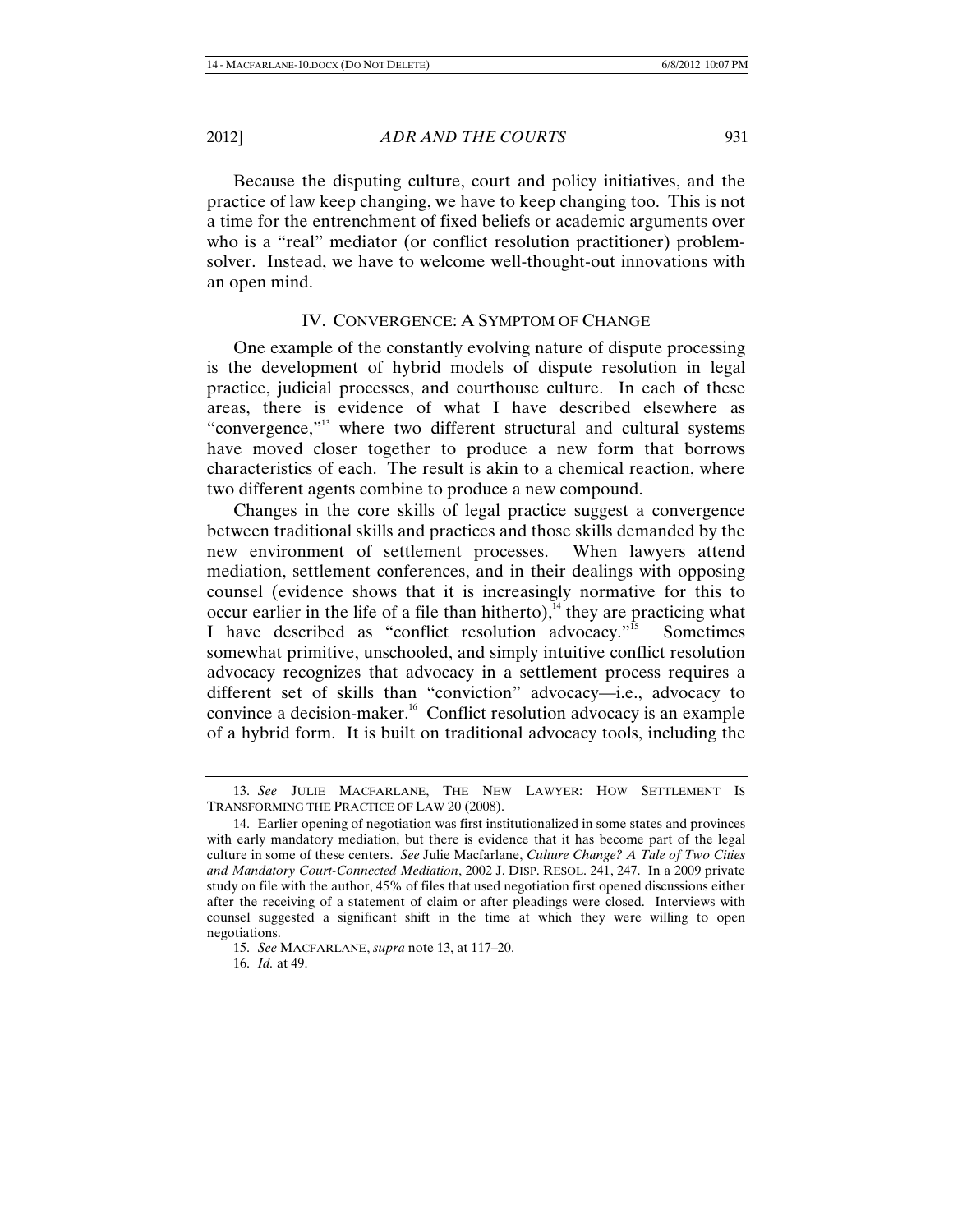use of fact- and law-based argumentation, thorough research, and rational logic. But effective conflict resolution advocacy also requires a consciousness of the other side and its emotional reaction to any settlement proposal, the need to develop a bargaining relationship, and a need for clear and effective communication (it is important for the other side to want to listen to you because they can simply, if they choose, get up and walk away). $17$ 

Another example of the emergence of a hybrid skill relates to the fact that lawyers are sometimes obliged to bring their clients to and enable them to participate in a settlement discussion with a judge or a mediator. In some instances, client participation may be minimal: lawyers still like to talk about "gagging" the client and doing the talking themselves.<sup>18</sup> Nevertheless, the presence of clients changes everything. Repeat clients become more proactive in asserting their role in the proceedings. Lawyers are being forced to accommodate a new type of client partnership that requires them to know more, and different, things about their clients before they walk them into bargaining sessions. For example, lawyers should know their clients' emotional priorities, their psychological barriers to settlement, and perhaps any potential nonlegal remedies to their problem. The evolving practice is a convergence between the traditionally dominant role of the lawyer, who has historically conducted negotiation at arm's length from the client, and a client-only process that dispenses with lawyers altogether.<sup>19</sup> We are watching lawyers and their clients struggling to find the balance in power, airtime, and decision-making in settlement processes.

Another hybrid is emerging in judicial practice through judicial settlement processes, variously framed as judicial mediation, settlement conferencing, and case management.<sup>20</sup> Each of these and other similar procedures requires judges to rebrand themselves as the facilitators of settlements rather than as the adjudicators. This may occur by creating momentum within a closely managed process, exploring possible deals in judicial mediation, or simply by speaking frankly to counsel in the presence of their clients. In taking on this process management role,

<sup>17.</sup> *See id.* at 111–16.

<sup>18.</sup> *See id.* at 144–50.

<sup>19.</sup> *See id.* at 129–30 (describing the "traditional model," in which "clients are expected to defer to their lawyer's expertise," and contrasting it with changes that are occurring in the twenty-first century as a result of greater access to legal resources for litigants).

<sup>20.</sup> *See id.* at 232–36.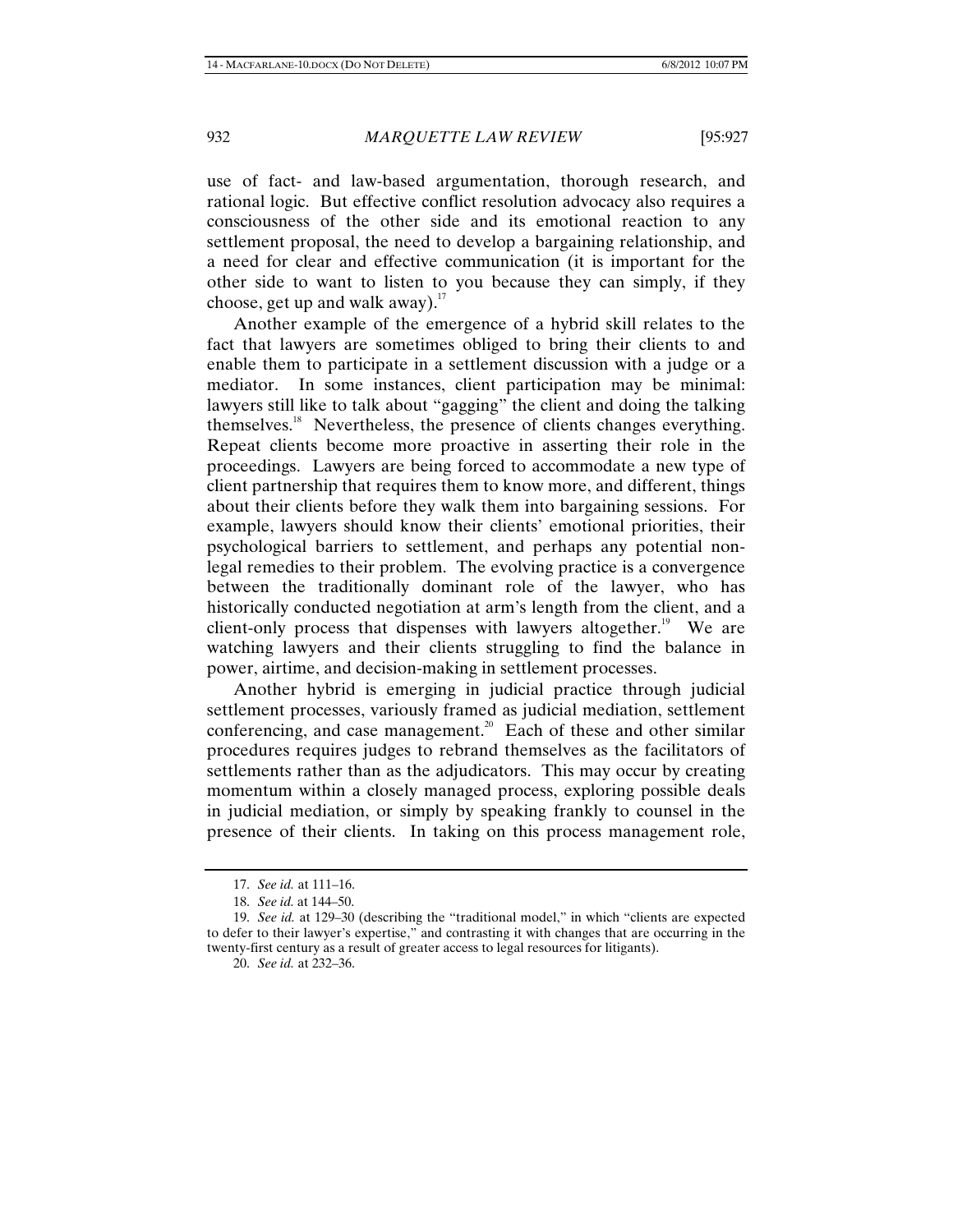judges are altering both their relationship to the dispute—which they previously only understood from the perspective of decision-maker and the core skills they use.<sup>21</sup> However, they continue to draw on their traditional authority in all their interventions. The bench is crafting the role of the "new judge" possibly faster than lawyers are creating the "new lawyer."

Finally, we are seeing examples of hybrid processes and procedures in courthouse culture as a result of the convergence of traditional adjudication and alternative dispute resolution processes.<sup>22</sup> One example is the expanding role of non-lawyer professionals in courthouse programs, such as social workers, mediators, and child-welfare specialists working alongside lawyers and judges. Another symptom of change is the growing volume of SRLs, whose needs are beginning to drive calls for the simplification of court forms and procedures. The courthouse itself is now a microcosm of the change and the convergence between the old and new in litigation practice in particular and disputing in general. In this environment, and in relation to legal and judicial practice, we must keep innovating and remain open to new thinking and ideas.

#### V. STAYING COMMITTED TO INNOVATION: TWO CASE STUDIES

My two most recent research projects provide two informative and different illustrations of my argument about the need to keep innovating.

#### *A. Islamic Marriage and Divorce*

North American Muslims, both religious and secular, widely practice traditional Islamic procedures for marriage and divorce.<sup>23</sup> These procedures are informal private-ordering processes without the force of

<sup>21.</sup> *See id.* at 235 (asserting that various new judicial initiatives are "changing the relationship between the judiciary and disputing systems and, consequently, the way that judges imagine their role and the skills they require").

<sup>22.</sup> *See id.* at 7 ("All courts function differently than they did twenty years ago, with at least some shift toward the judicial management of cases and their settlement.").

<sup>23.</sup> *See* JULIE MACFARLANE, INST. FOR SOC. POLICY & UNDERSTANDING, UNDERSTANDING TRENDS IN AMERICAN MUSLIM DIVORCE AND MARRIAGE: A DISCUSSION GUIDE FOR FAMILIES AND COMMUNITIES 6 (2012), *available at* http://www.ispu.org/GetReports/35/2399/Publications.aspx (noting that "the most commonplace expression of [North American Muslims'] *shariʿa* obligations is through critical rites of passage and family transitions, especially marriage and divorce").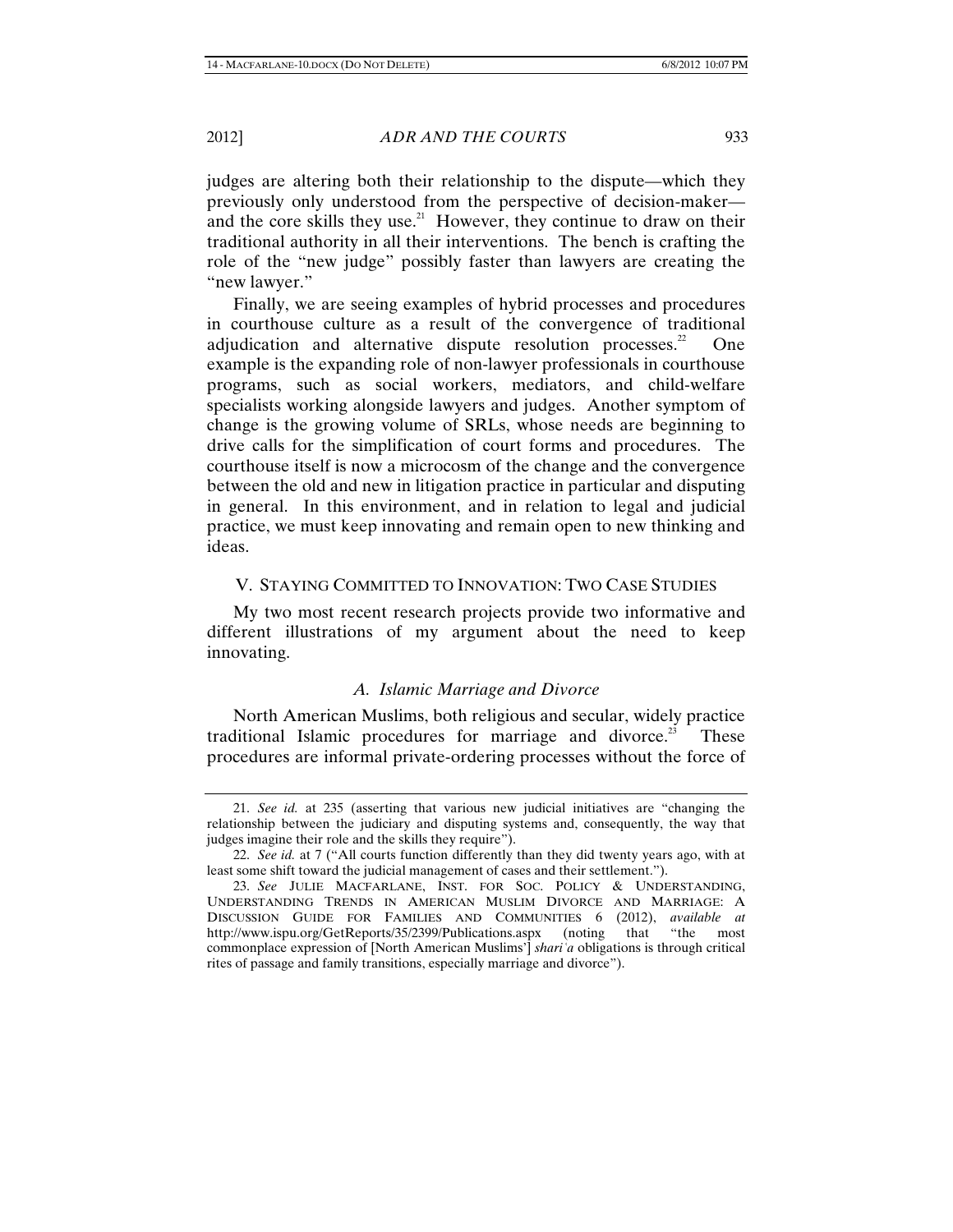law, but they represent an important cultural ritual for many Muslims across social and educational demographics and inside all Muslim communities irrespective their country of origin. Public speculation over "*shari*<sup>'</sup>*a* law<sup>724</sup> has created fear about these processes, and their real meaning is often obscured by media distortion and by overwhelming suspicion of Muslims. Muslim marriage (using an Islamic marriage contract or *nikah*)<sup>25</sup> and divorce approved by an imam are examples of traditional rituals—in the language of dispute theory, private-ordering processes<sup>26</sup>—that are important to many Muslim families in North America in the same way that any community tends to turn to its customs in times of transition and crisis. Muslim marriage and divorce are not used as substitutes for civil marriage and divorce, but rather as additional personal and family steps aimed at satisfying the wider community that the spouses have fulfilled their Islamic obligations, as these are understood in different Muslim cultures.<sup>27</sup>

As an example of cultural and religious norms that play out in the shadow of the legal system, the case of Islamic marriage and divorce offers a challenge for the courts. The justice system must decide how to respond to these traditions. My research showed that North American Muslims do not expect the courts to apply or enforce Islamic family law—regarding this as a private area for their personal conscience—but that they want the courts to have some knowledge of their culture and the fundamentals of Islamic family law when they rule on conflicts over marriage and divorce between Muslim men and women.<sup>28</sup> For example, what should the court do when faced with a dispute over the

<sup>24.</sup> *Shariʿa* is the interpretation of the Qurʾan (and other sources), which gives rise to guidelines for good Muslim living. *Shariʿa* (which is diverse in its understanding among Muslims) covers formal religious observance, but also many other aspects of family and everyday life. *Id.* Islamic law, or *fiqh*, is a sub-set of *shariʿa*, and includes only those parts of *shariʿa* feasible to raise to the level of a "rule." The vast majority of Islamic law in the modern world is concerned with family law—marriage, divorce, and inheritance. On the distinction between *shariʿa* and *fiqh*, see WAEL B. HALLAQ, THE ORIGINS AND EVOLUTION OF ISLAMIC LAW (2004).

<sup>25.</sup> *See* MACFARLANE, *supra* note 23, at 11.

<sup>26.</sup> *See* Julie Macfarlane, *Working Towards Restorative Justice in Ethiopia: Integrating Traditional Conflict Resolution Systems with the Formal Legal System*, 8 CARDOZO J. CONFLICT RESOL. 487, 490–91 (2007).

<sup>27.</sup> *See* MACFARLANE, *supra* note 23, at 6. *See generally* JULIE MACFARLANE, ISLAMIC DIVORCE IN NORTH AMERICA: A SHARIʿA PATH IN A SECULAR SOCIETY (2012) [hereinafter MACFARLANE, ISLAMIC DIVORCE].

<sup>28.</sup> *See* MACFARLANE, *supra* note 23, at 13–26.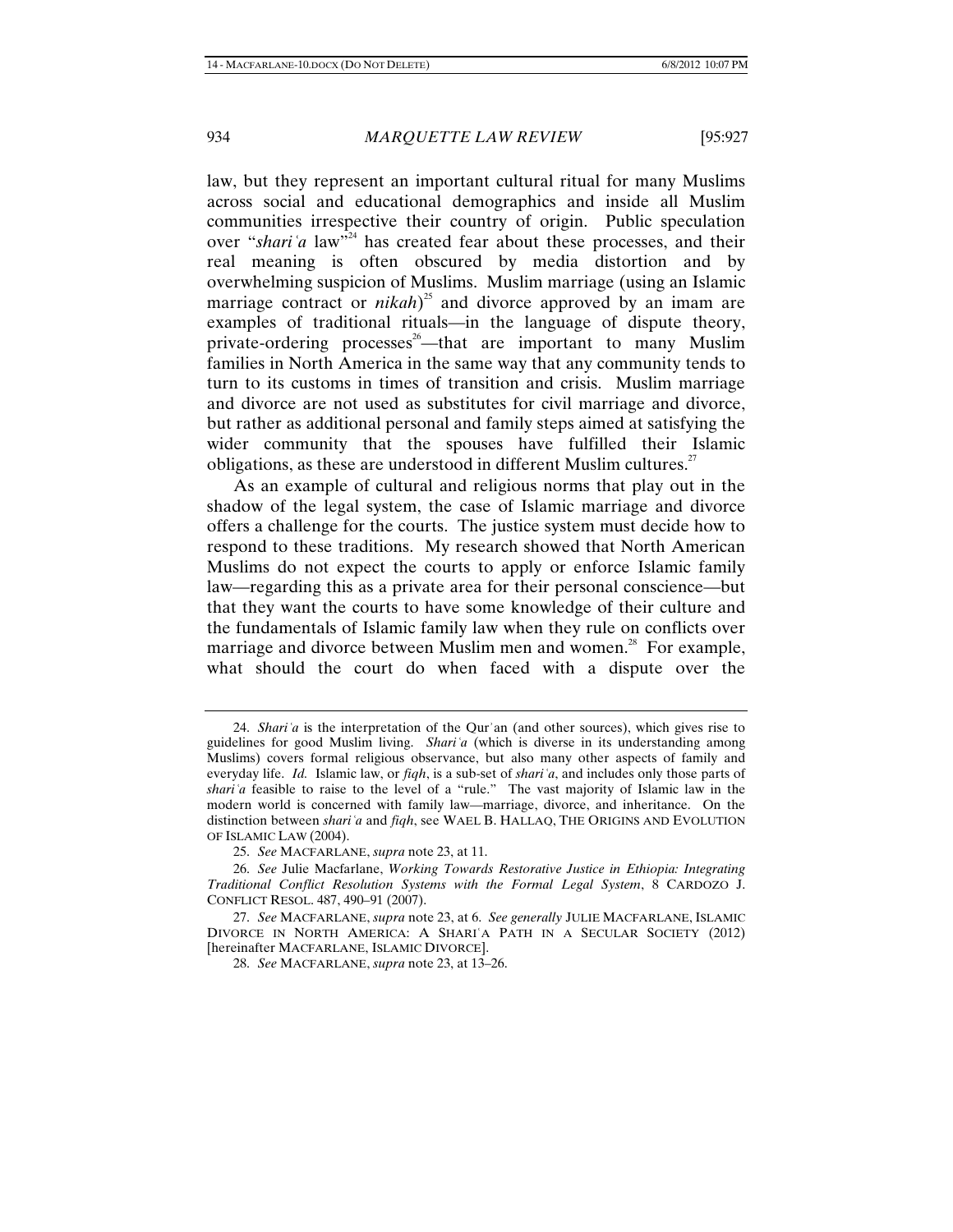enforcement of a required term in a Muslim marriage contract, such as the payment of the *mahr*<sup>29</sup> a promise by the husband to give his wife something of value (anything from a love poem to a large lump-sum payment) in the event of his death or if they divorce?

In adjudicating such conflicts, judges have a variety of possible alternatives. The least innovative—and the most pervasive, at least in the United States and to a lesser extent in Canada—is for the courts to simply ignore the existence of these extrajudicial processes and the agreements that they lead to.<sup>30</sup> Or should the courts be prepared to respond to such agreements with sensitivity and respect, taking into account the expectations they create? Should the courts enforce a promise in a marriage contract to pay a *mahr* upon divorce*,* when the form of the contract appears to conform to the Statute of Frauds? Or should the *nikah* be treated as a non-justiciable "religious contract," allowing the husband to escape his obligation from a very public promise signed in front of hundreds of wedding guests? Should spousal support simply be substituted? What if this is less than what was promised in the *mahr*? What if the woman is committed to receiving her *mahr*, but uncomfortable with the idea of spousal support, which does not exist in Islam beyond the period of *iddat*,<sup>31</sup> usually three months post-divorce? $3^{32}$ 

The practice of religious and cultural traditions raises many challenges for a secular legal system. Easy answers—assuming that anything with a whiff of religion is non-justiciable—are increasingly inadequate. Many North American Muslims are using these traditional processes as an affirmation of cultural identity—especially in the aftermath of  $9/11$ —rather than as a statement of religious piety.<sup>33</sup> What could the courts do to innovate here? Some judicial education in Islamic family law would be an excellent beginning and could have a

<sup>29.</sup> *See id.* at 13.

<sup>30.</sup> In the case of the *nikah*, the equivalent of a prenuptial agreement, or in the case of Muslim divorce, an agreement to divorce using Islamic principles, perhaps negotiated with the help of an imam. *See id.* at 11 (describing the importance of the *nikah* in Muslim marriage).

<sup>31.</sup> *See* JOHN L. ESPOSITO WITH NATANA J. DELONG-BAS, WOMEN IN MUSLIM FAMILY LAW 20–21 (2d ed. 2001) (defining *iddat* as a three-month period after divorce, during which time an Islamic "woman is prohibited from remarrying" if the marriage has been consummated); MACFARLANE, *supra* note 23, at 36.

<sup>32.</sup> *See* EPOSITO WITH DELONG-BAS, *supra* note 31, at 20–21.

<sup>33.</sup> *See* MACFARLANE, *supra* note 23, at 7.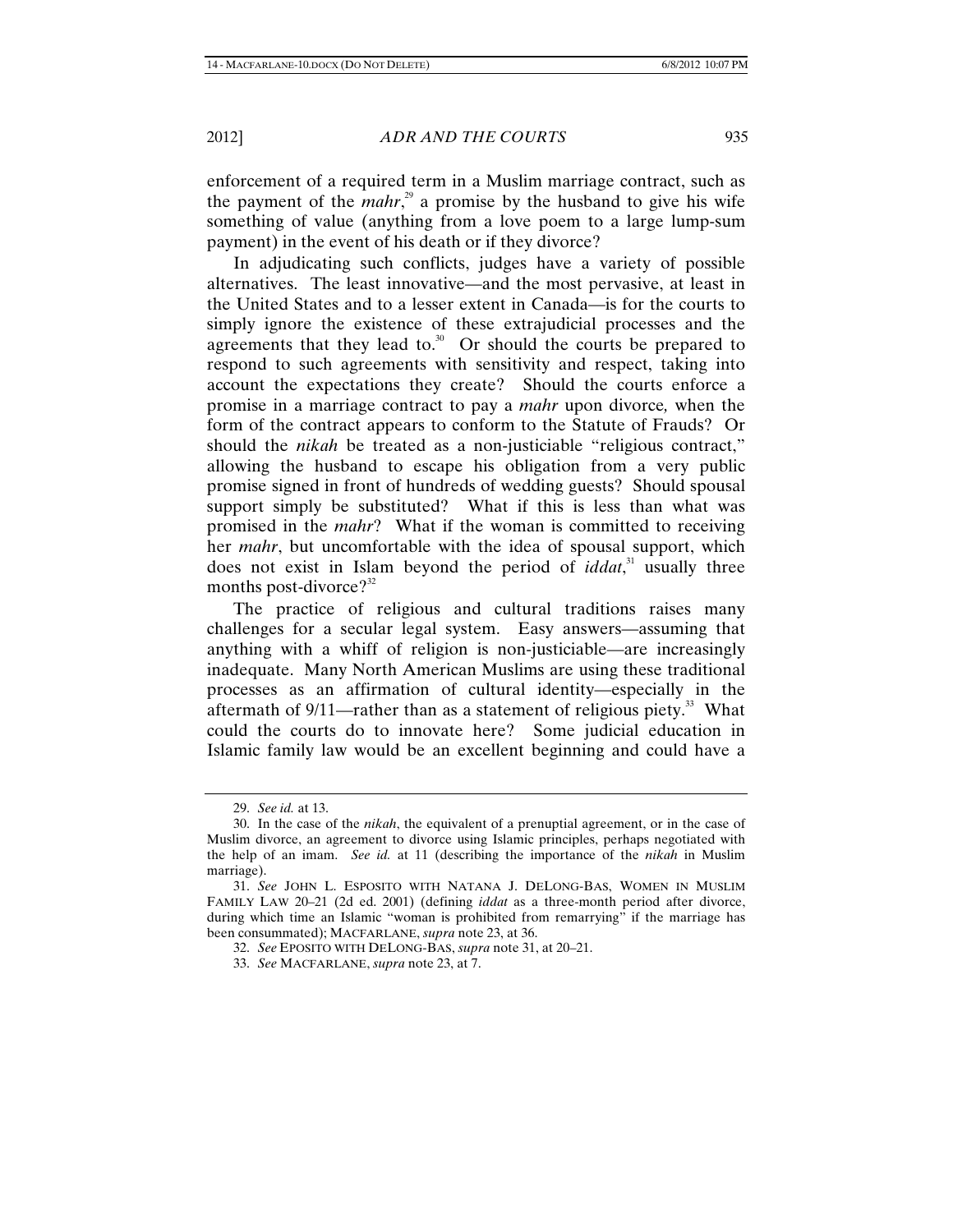direct impact on judicial awards. For example, should an award for spousal support be offset by any already-paid *mahr*? Perhaps the court could appoint a mediator who is familiar with the practices of Islamic marriage and divorce, who could work with the couple to come to an agreement that respects their traditions and feels fair to both. Perhaps the court could sponsor training for imams and others in the Muslim community who are potential bridge builders between these traditions and the work of the courts<sup>34</sup> (which North American Muslims choose to use extensively to resolve their disputes $^{35}$ ).

Ignoring the existence of these traditions and their impact on the expectations of Muslim men and women coming to family court to resolve divorce conflicts is not an option if the courthouse is to continue to meet the needs of a diverse range of individuals in multi-cultural North America.

#### *B. Self-Represented Litigants*

The number of self-represented litigants (SRLs) in North American courts has increased exponentially over the last ten years. In family courts, where SRLs have historically been most common, the numbers are staggering. In 1992, 46% of divorce cases in one California court involved at least one side who was self-represented.<sup>36</sup> By 2000, that percentage had risen to  $77\%$ <sup>37</sup> "In Ontario, unrepresented litigants in the province's unified family courts rose almost 500 percent" from 1995 to  $1999$ <sup>38</sup>. The numbers are rising too in civil courts, with some districts reporting well over half of litigants representing themselves.<sup>39</sup>

<sup>34.</sup> *See id.* at 42.

<sup>35.</sup> *See generally* MACFARLANE, ISLAMIC DIVORCE, *supra* note 27.

<sup>36.</sup> *See* Bonnie Rose Hough, *Description of California Courts' Programs for Self-Represented Litigants*, 11 INT'L J. LEGAL PROF. 305, 306 (2004).

<sup>37.</sup> *See id.* The 2004 California Task Force on SRLs reported a continuing rise. *See* JUDICIAL COUNCIL OF CAL., TASK FORCE ON SELF-REPRESENTED LITIGANTS, REPORT OF THE TASK FORCE ON SELF-REPRESENTED LITIGANTS 9 (2004).

<sup>38.</sup> Lynne Cohen, *Unrepresentative Justice*, CANADIAN LAW., Aug. 2001, at 40, 40.

<sup>39.</sup> Memorandum from Madelynn Herman, Nat'l Ctr. for State Courts, Re: Self-Representation Pro Se Statistics (Sept. 25, 2006), https://www.ncsconline.org/WC/ Publications/Memos/ProSeStatsMemo.htm. In the United States, data collected by the National Center for State Courts reports that 85% of all New Hampshire district court civil cases have one pro se party, and that 58% for the same existed in Iowa district court. *See id.* For information about Canadian efforts to increase access to justice for litigants, see ADVOCATES' SOC'Y, STREAMLINING THE ONTARIO CIVIL JUSTICE SYSTEM (2006), *available at* http://www.advocates.ca/assets/files/pdf/publications/streamlining-justice.pdf.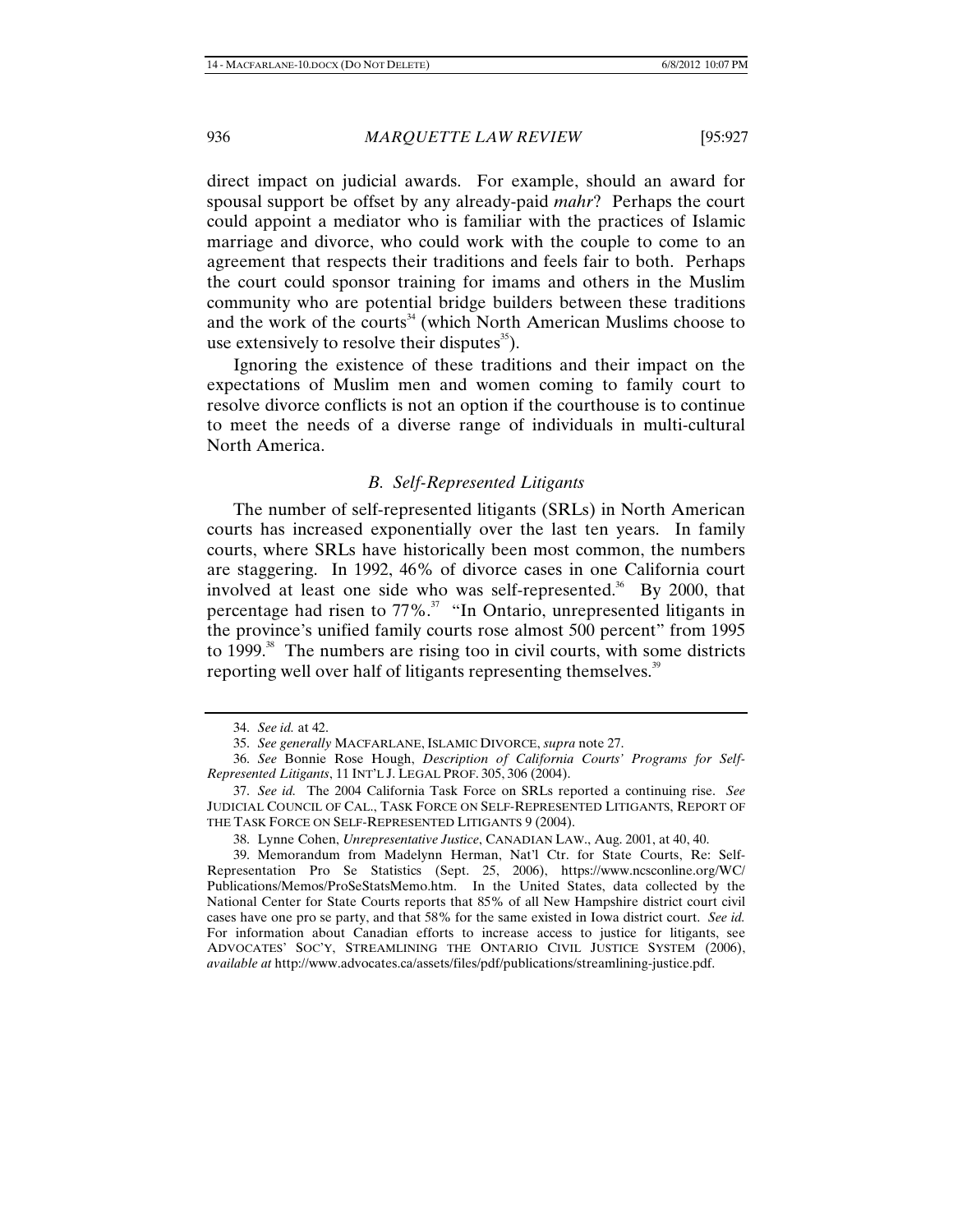Just why SRLs are appearing more and more often in the justice system and what the system can and should do to accommodate them are more complex questions than is sometimes recognized. These are the questions that my new research is seeking to answer by interviewing SRLs in three Canadian provinces.<sup>40</sup> There is a widespread assumption that litigants choose to represent themselves because they cannot afford legal representation (exacerbated by declines in civil and family legal  $aid<sup>41</sup>$ ). Some of those who might qualify for legal aid find it impossible to navigate the layers of bureaucracy they must traverse to be declared eligible for help. However, while lack of access to legal aid is clearly an overriding factor, a number of SRLs declare that they are representing themselves either because they can do "as good a job" as a lawyer, or because of a past bad experience with a lawyer.<sup>42</sup> Regardless of the accuracy of this assertion—and court staff and judges may disagree perceptions are key in research that seeks to explain a new phenomenon. This belief appears to be related to declining public confidence in lawyers and the justice system, diminishing deference toward lawyers and judges, and a renewed desire for value-for-money service in an era of economic hardship. How SRLs understand their competence and power in relation to professional advice and assistance has been dramatically altered by access to the World Wide Web and online legal information.<sup>43</sup>

What does the SRL phenomenon mean for innovation in the courts? Much of the research conducted in Canada and the United States to date has adopted a traditional paradigm of "unmet legal needs" (that is, assuming that the needs of SRLs are exclusively "legal," variously

<sup>40.</sup> See the project website at http://www.representing-yourself.com/index.php?option= com\_content&view=article&id=45&Itemid=53 (last visited May 14, 2012).

<sup>41.</sup> For example, the *Ontario Legal Aid Review* reported that "in 1996/97 the Plan issued only 14,063 family law certificates. . . . The contrast with previous years [wa]s striking. In the fiscal year 1993/94, 65,691 family law certificates were issued in the province. The number of family certificates has dropped to levels not seen since 1970." *See* ONTARIO LEGAL AID REVIEW, REPORT OF THE ONTARIO LEGAL AID REVIEW: A BLUEPRINT FOR PUBLICLY FUNDED SERVICES 169 (1997).

<sup>42.</sup> *See, e.g.*, DEP'T OF JUSTICE, COURT SERVS., HALIFAX, N.S., SELF-REPRESENTED LITIGANTS IN NOVA SCOTIA: NEEDS ASSESSMENT STUDY 27 (2004), *available at* http://www.gov.ns.ca/just/publications/docs/SRL%20Report%20March%202004.pdf (reporting survey results where 21.5% of respondents indicated that they could "do as good a job for myself" and 16% indicated "previous bad experience with lawyers").

<sup>43.</sup> *See* MACFARLANE, *supra* note 13, at 62–63, 129–44.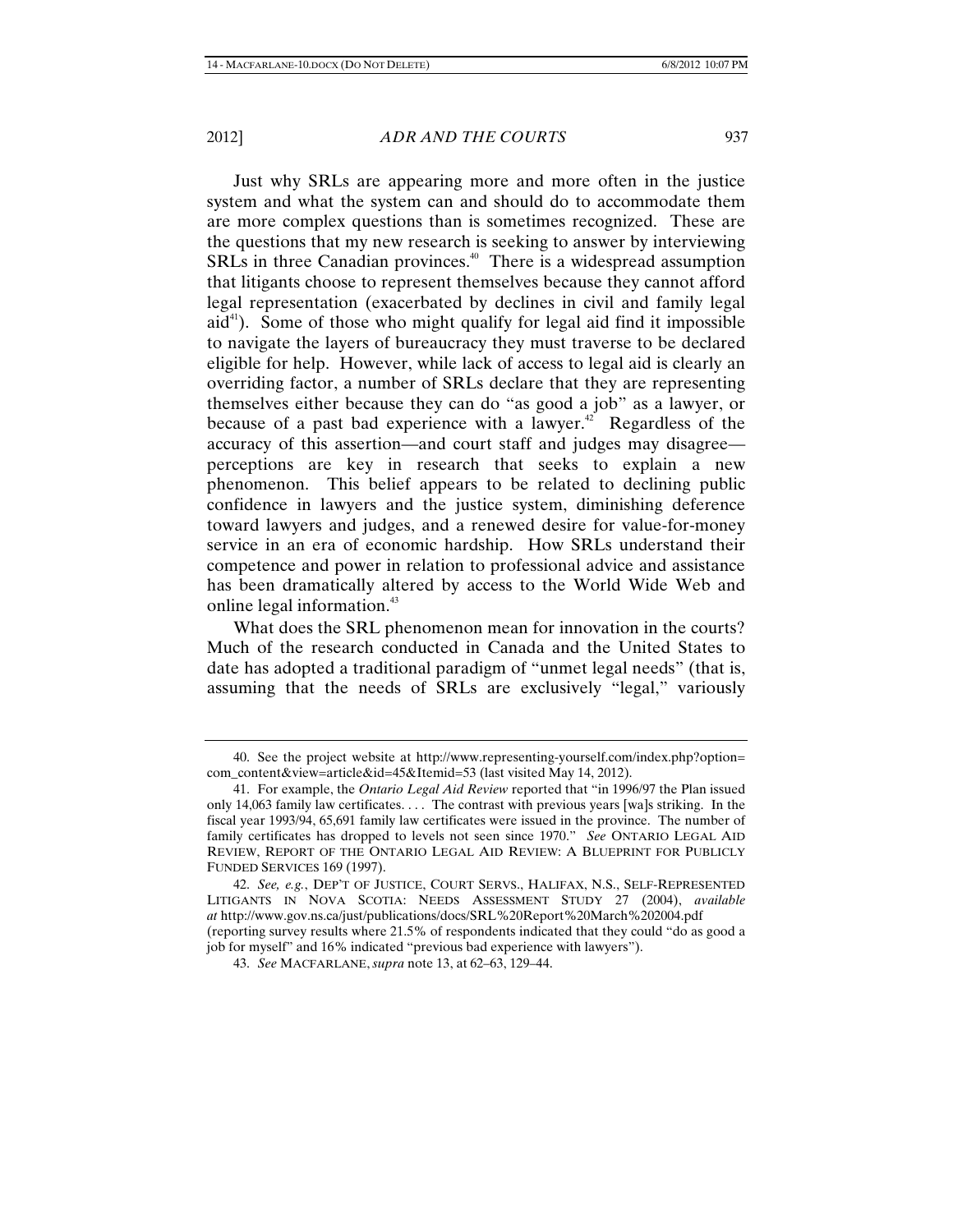defined) and has focused on providing legal information and advice.<sup>44</sup> The overall goal appears to be to accommodate or assimilate SRLs into the existing system using, for example, duty counsel<sup>45</sup> and online information systems.<sup>46</sup> Many innovative programs have already commenced in these areas with courts setting up web-based and courthouse-based stations for assisting  $SRLs<sup>47</sup>$ . Another response is to simplify court forms and procedures, and steps are being taken across North America to make the courts more accessible and less intimidating to the huge number of SRLs that are coming forward with their cases. Both of these developments have also taken some fire, with the volume and density of information and forms continuing to frustrate even the most determined and literate SRL.<sup>48</sup>

Innovation for SRLs may need to go much further if this growing and increasingly vocal population is to be better satisfied and less frustrated with what the courts offer them. Part of the challenge with remaining open to innovation is remaining open to reframing the research questions we are asking. A more creative way of thinking about this challenge is to ask: What would the justice system look like if it were adjusted to the needs of SRLs, instead of the other way around? To answer this question, we have to overcome our assumptions about what SRLs are really looking for in the justice system—just legal remedies—and examine the importance of a sense of fair process (procedural justice), an opportunity to express their grievances, vindication, acknowledgement, relationship repair, and practical problem-solving. What ADR processes could meet some of these needs and how could they be customized to accommodate those without legal representation? Are new responsibilities for judges a crucial part of this type of innovation? In process design, how can there be fairness where one side has counsel and the other does not? And what are the responsibilities of counsel—should they offer unbundled legal services, which so many SRLs say they want<sup>49</sup> but cannot find? Will this presage

<sup>44.</sup> *See* INNOVATIONS FOR SELF-REPRESENTED LITIGANTS (Bonnie Rose Hough & Pamela Cardullo Ortiz eds., 2011).

<sup>45.</sup> Duty counsel refers to counsel available for free legal advice at the courthouse. 46. *Id.* 

<sup>47.</sup> See the models described in INNOVATIONS FOR SELF-REPRESENTED LITIGANTS, *supra* note 44.

<sup>48.</sup> Interviews with SRLs on file with the author.

<sup>49.</sup> *Id.*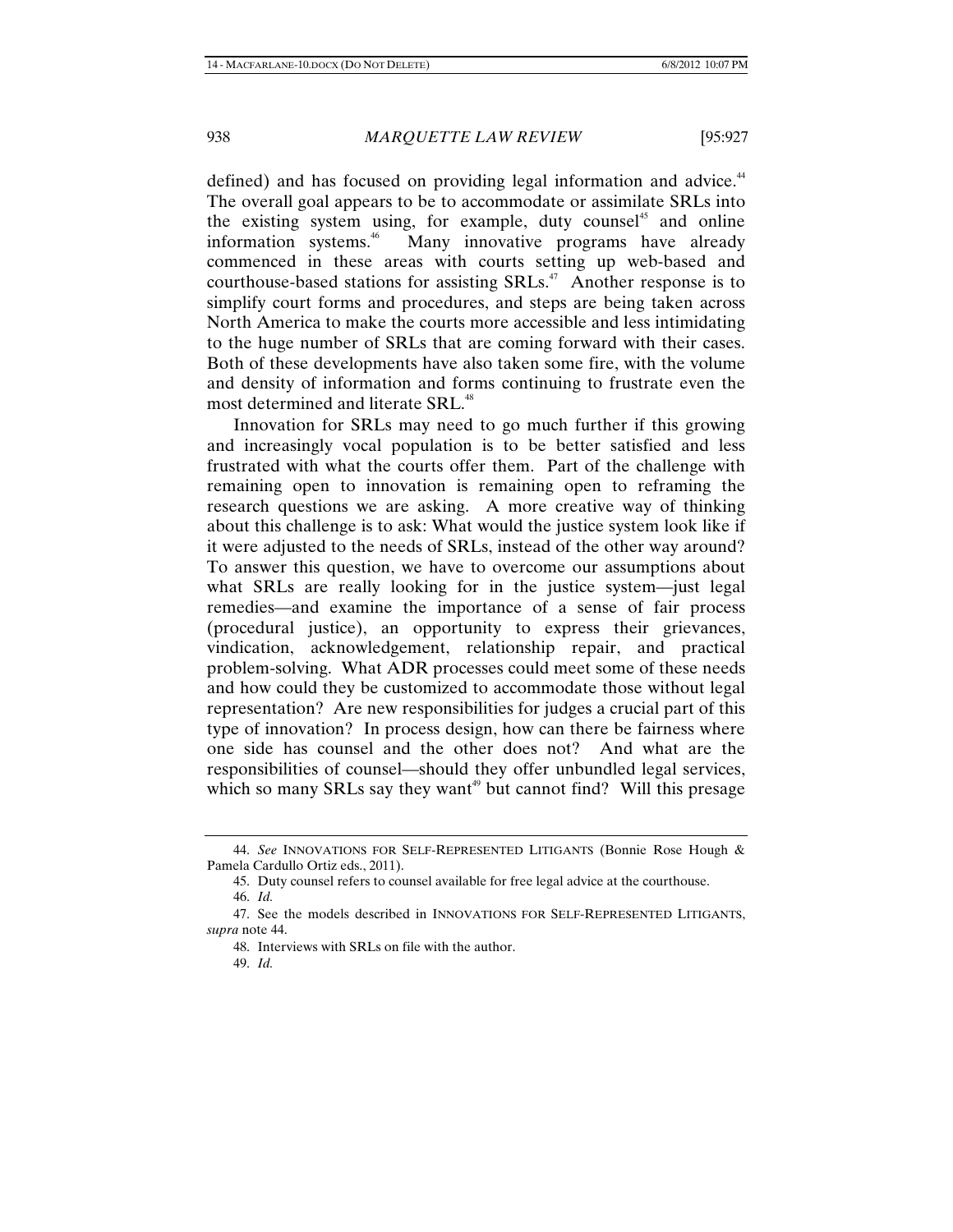another form of legal-practice hybrid?

#### VI. THE ESSENCE OF EFFECTIVE INNOVATION

I have argued here that continuing commitment to innovation in court-based ADR is a necessity if court programming is to meet the needs of twenty-first century disputants. It is a relatively easy argument to make. The real challenge of innovation is not its justification but its practice. The heart of real and effective innovation is changing or modifying values, requiring us to look closely and deeply at our core beliefs and assumptions about disputing; often, it requires tearing them up and rethinking them in the face of yet another unique challenge or conflict. Innovation is not just marketing—promoting oneself as a "collaborative lawyer" or a "new lawyer" or an "accredited mediator." Neither is it only tactical change—"making nice" in mediation or telling the client to stay quiet in a settlement conference. Innovation requires an authentic commitment to trying something new and retaining an open mind to the result. This does not mean that we should be rash or forget to use our judgment and experience—but that dispute resolution innovation deserves our full intellectual and affective energy if it is to be a "real" experiment in something new.

We are often eager to draft rules to define and constrain innovations and to try to fit a new process or procedure back into one of our more familiar schema. Witness the energy expended on debates over professional ethical regulations in relation to conflict-resolution innovations, such as collaborative law. $50$  Sometimes the energy we put into developing new rules seems to be a substitute for the energy needed for trying something new. To be effective innovators, we need to limit our preoccupation with rule-based change and explore other ways to support and build culture change. When we experiment with new processes, we should resist easy orthodoxies and stay open to the possibility of failure. As we try out new process-designs, or modify existing procedures in small but important ways, we should carefully reflect on the course of our experiment—its benefits, its downsides, its special challenges. If we can do this and resist the polarities and

<sup>50.</sup> *See, e.g.*, Christopher M. Fairman, *A Proposed Model Rule for Collaborative Law*, 21 OHIO ST. J. ON DISP. RESOL. 73, 84–116 (2005); John Lande, *Possibilities for Collaborative*  Law: Ethics and Practice of Lawyer Disqualification and Process Control in a New Model of *Lawyering*, 64 OHIO ST. L.J. 1315, 1330–31 & n.48 (2003).